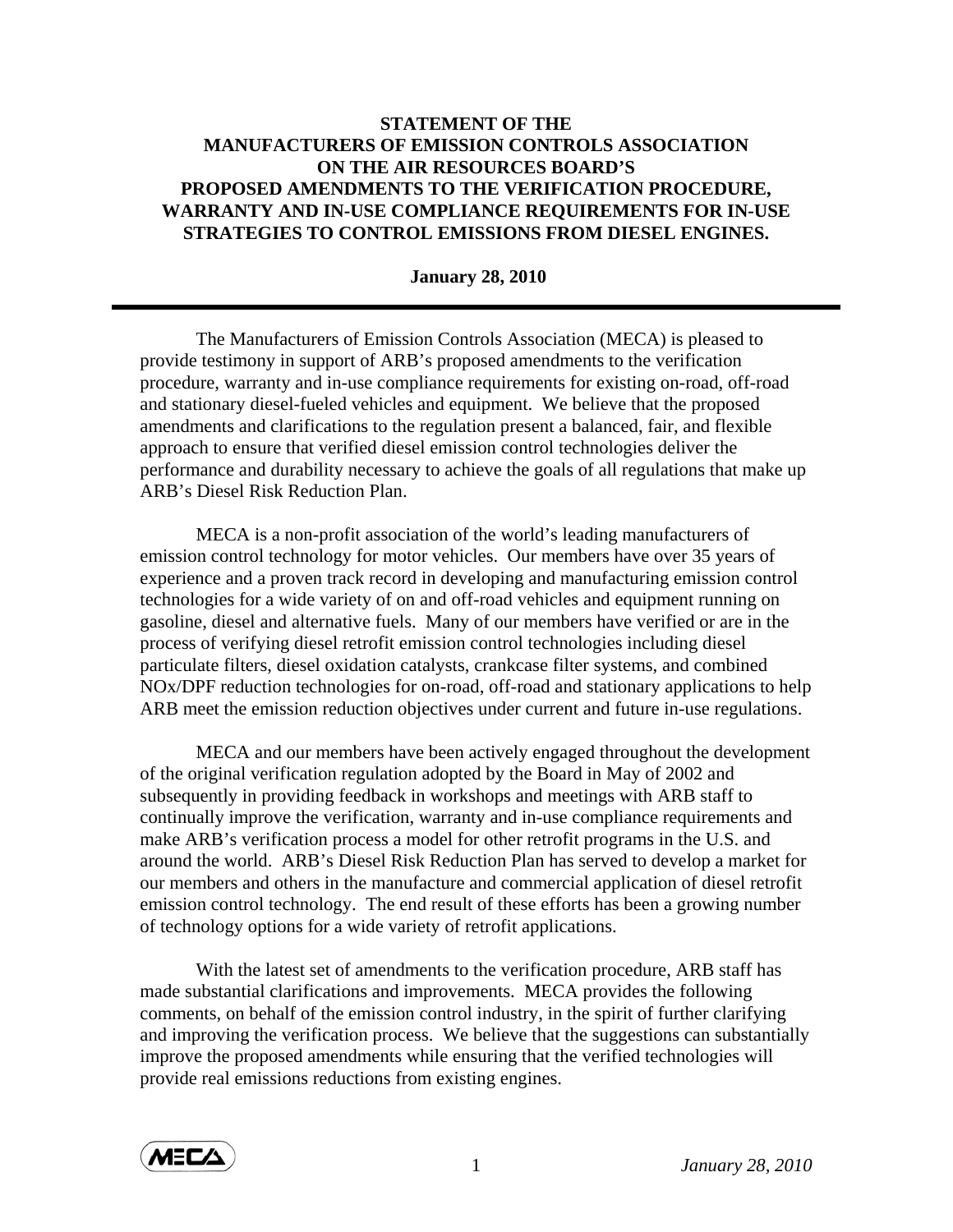Manufacturers support the changes to the maintenance requirements (2706 (h)) for VDECS to insure their durable performance over their full useful life. In subsection (2), the proposal requires that applicants provide detailed maintenance information sufficient to allow owners to maintain the VDECS without requiring the services of the applicant or their distributor. MECA has shared our concerns with ARB regarding the cleaning of diesel particulate filter elements by unqualified personnel given the complexity and diversity of the technologies involved. MECA members believe in a free market and under normal operating conditions, involving regular engine maintenance, routine cleaning may be performed by third party cleaning service providers. There are instances where the engine or VDECS may have not been maintained properly that may require the diagnosis and troubleshooting that can only be provided by a qualified, trained technician familiar with a specific VDECS providers technology. Because an applicant cannot anticipate all the possible cleaning scenarios that a VDECS may require based on its past exposure history, we recommend that section 2706 (h) 2 be amended as follows:

(2) The applicant must provide detailed maintenance information for a verified diesel emission control strategy to the owner upon delivery of the diesel emission control strategy. The information provided must be sufficient to enable an owner to provide routine maintenance of the diesel emission control strategy without requiring normal services be provided exclusively by the applicant or the applicant's distributor. The required information includes, but is not limited to:

(A) Specific normal maintenance and cleaning procedures and timeframes.

(B) Procedures for removing the filter element from the VDECS and guidelines on how to visually inspect the device to asses whether routine cleaning and maintenance is adequate for proper cleaning.

(C) Instructions on what to do in the event that special cleaning procedures and handling may be required.

(D) All performance criteria used to determine a proper state of maintenance, such as the pressure drop across a fully-cleaned diesel particulate filter.

(E) Any prohibitions or specific maintenance practices which may result in damage to the diesel emission control strategy.

In the interest of shared responsibility for proper VDECS installation and maintenance that staff has incorporated into the proposal, we request that language be added that outlines the responsibility of the maintenance and cleaning service provider for any damage caused by improper handling of the device. Damage due to improper cleaning or maintenance would not be covered under the manufacturers warranty if caused by a third party provider. Furthermore, on page 18 of the staff report, staff mentions that a manufacturer may require that service be provided by specific authorized providers if that service is offered free of charge under the manufacturer's device warranty. This language should be clearly articulated within the proposed regulation order. Furthermore, to insure that such a free service is not abused, it should be limited to cleanings under normal operating conditions with the engine in good repair. For

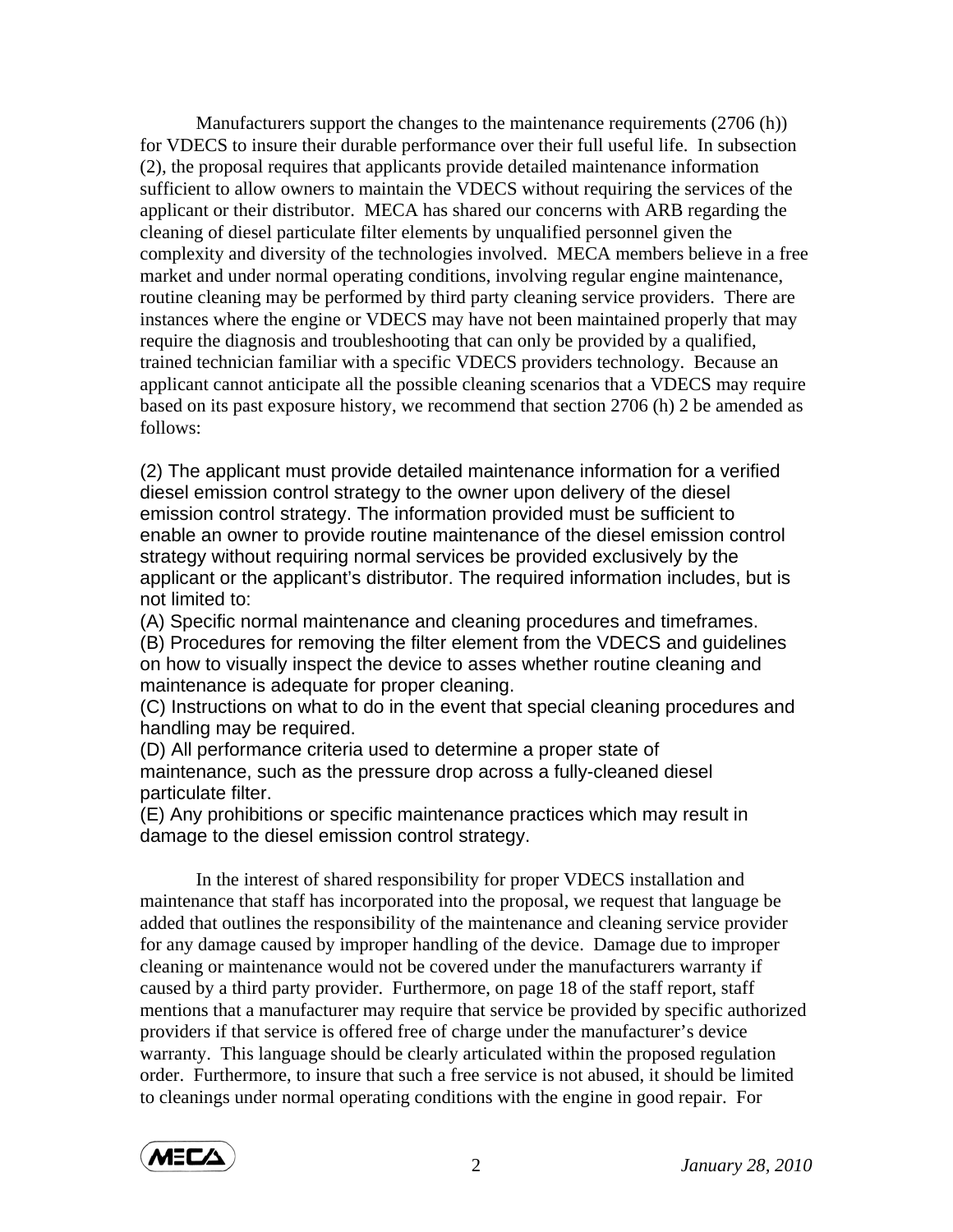example if the engine is not maintained and burns oil excessively it may be cheaper for the owner to have the filter cleaned free of charge than to repair the engine. One approach may be to limit the total ash removal mass to that typically observed for an engine in good repair over the full warranty period. We would be happy to work with ARB staff to better quantify the values for normal ash accumulation. MECA would support a registry of cleaning service providers in much the same way as a registry of installers for on and off-road retrofit devices is offered on ARB website. In the case of a VDECS cleaner registry it should including a listing of the types of cleaning equipment available at the facility. Such a registry would serve multiple stakeholders. It would assist end-users in identifying facilities in their area that provide services using types of cleaning equipment recommended by their device manufacturer. This would provide a means for manufacturers to identify and train personnel at these facilities in specific handling and cleaning procedures for their specific devices. It would also identify which facilities are generating DPF ash associated waste and insure that workers are not exposed to unsafe conditions resulting from improper cleaning practices.

MECA members appreciate the changes made in section 2706 (t) governing the pre-installation compatibility between a VDECS and the candidate engine or vehicle. We recognize the need for installers to conduct a proper due diligence assessment of the engine prior to installing a VDECS and maintaining all records associated with that assessment leading to a conclusion of compatibility. Included in the regulation are specific documents that must be part of that assessment such as engine oil consumption records and the owner's compliance with engine manufacturer's recommended parts replacement schedules. Based on our members experience, oil consumption records are often absent from an owners maintenance log and a specific requirement of their inspection would leave an installer no choice but to reject a retrofit in the absence of such records. We believe that due to their frequent absence, oil consumption records are an inappropriate parameter on which to base pre-installation compatibility. Installers often use other measurable or visual criteria to make such assessments including smoke opacity and color, oil in the exhaust or visual inspection of injectors. MECA suggests that flexibilities be allowed as to the types of documents that may be used by an installer to complete their compatibility assessment. We agree that any compatibility assessment must be supported by measurement data and records that should be retained for the duration of the warranty period, however we recommend that specific assessment strategies be left up to the experience and expertise of the installers. As stated in the fleet rules, the owner is responsible for maintaining their engine to the manufacturer's specifications and delivering a properly operating engine to the installer. Language should be included in the proposed verification language outlining the owner's responsibility to maintain consistency with ARB's fleet regulations.

Section 2706 (t) specifies that within a given fleet at least 5 engines or 10% of each group must be data-logged. This is a substantial change from the earlier (June 18, 2009) version of the proposal and is very restrictive for off-road fleets which have fewer similar vehicles. For off-road fleets the proposed criteria in many cases would require data-logging of most engines within a fleet at a substantial cost to end users. Off-road

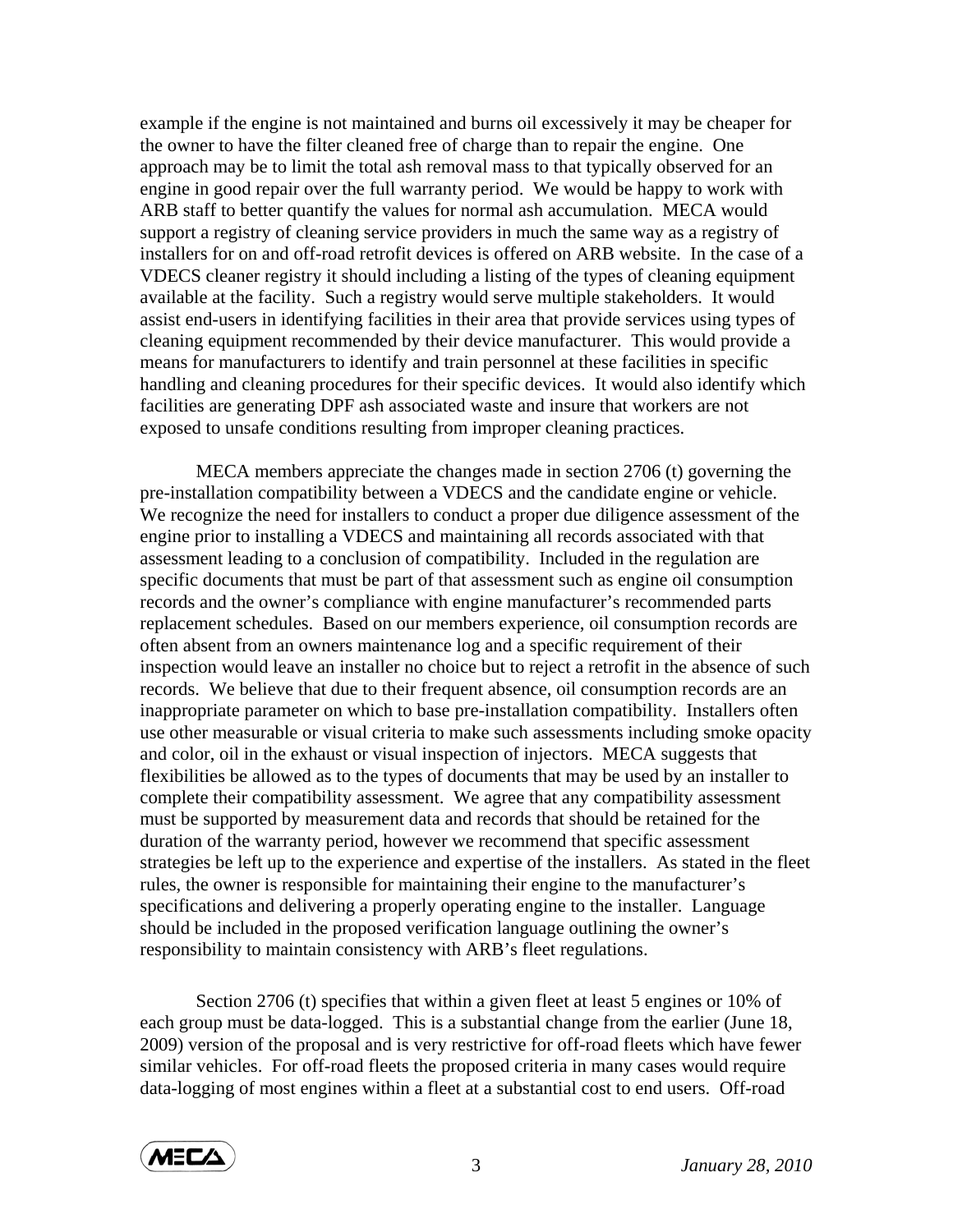vehicles are designed for specific tasks and those vehicles perform primarily those tasks across fleets.

Another substantial change from the June 18, 2009 version of the proposal, is that section 2706 (t) specifies data-logging data outside of a common ownership fleet cannot be used for the purpose of pre-installation compatibility assessment. While data-logging is necessary for the purposes of pre-installation compatibility assessment for temperature sensitive devices, for every vehicle data-logged there is labor and hardware cost to carry out the activity. In order to create efficiency and reduce the cost of pre-installation compatibility assessments it is important for the installers and device manufacturers to fully utilize all their data experience, and be allowed the opportunity to utilize data across different fleets. This approach would reduce the number of vehicles requiring datalogging without reducing the effectiveness of the compatibility assessments.

In order to allow more flexibility in conducting and assessment of data-logging we recommend that sections 2706 (t) (1) (B) 1 and 2706 (t) (1) (C) 3 remove reference to "common ownership fleet". For still further flexibility, we recommend that ARB consider returning the entire section 2706 (t) (1) (B) to the original language of the June 18, 2009, version of the proposal.

MECA member companies are committed to developing and commercializing diesel retrofit technologies that cover a broad range of in-use engines and applications. The success of ARB's efforts to clean-up the broad mix of existing diesel vehicles and equipment operating within the state depends on developing a competitive, verified retrofit technology portfolio that provides end users with a variety of proven, costeffective retrofit options from a number of suppliers. The proposed amendments will impact not only new verifications but may require modifications and extensions to some of the existing Executive Orders. We urge the Board and ARB staff to continue to support and adequately resource the verification program. Technology developers need a stable set of verification requirements that allows them to know, with some degree of certainty, what is required to commercialize and maintain their retrofit products in the California market. Changes to the verification protocols that add significant costs, or introduce undue risk, to the verification process or retrofit market need to be clearly justified in terms of their real benefits before they are approved.

An effective retrofit verification and in-use compliance program must achieve a delicate balance between two critical elements. It must ensure that the verification procedures and in-use durability requirements are sufficiently rigorous so that verified retrofit technologies meet emission performance levels over the operating life of the device. On the other hand, it must caution against overly burdensome procedures that would dissuade potential technology providers from attempting to verify their devices in California and divert their resources toward other emission control market opportunities. ARB's program and the amendments in this proposal have largely maintained that balance and clarified the ternary responsibility shared by the participants in the retrofit market including the owners, installers and the VDECS manufacturers.